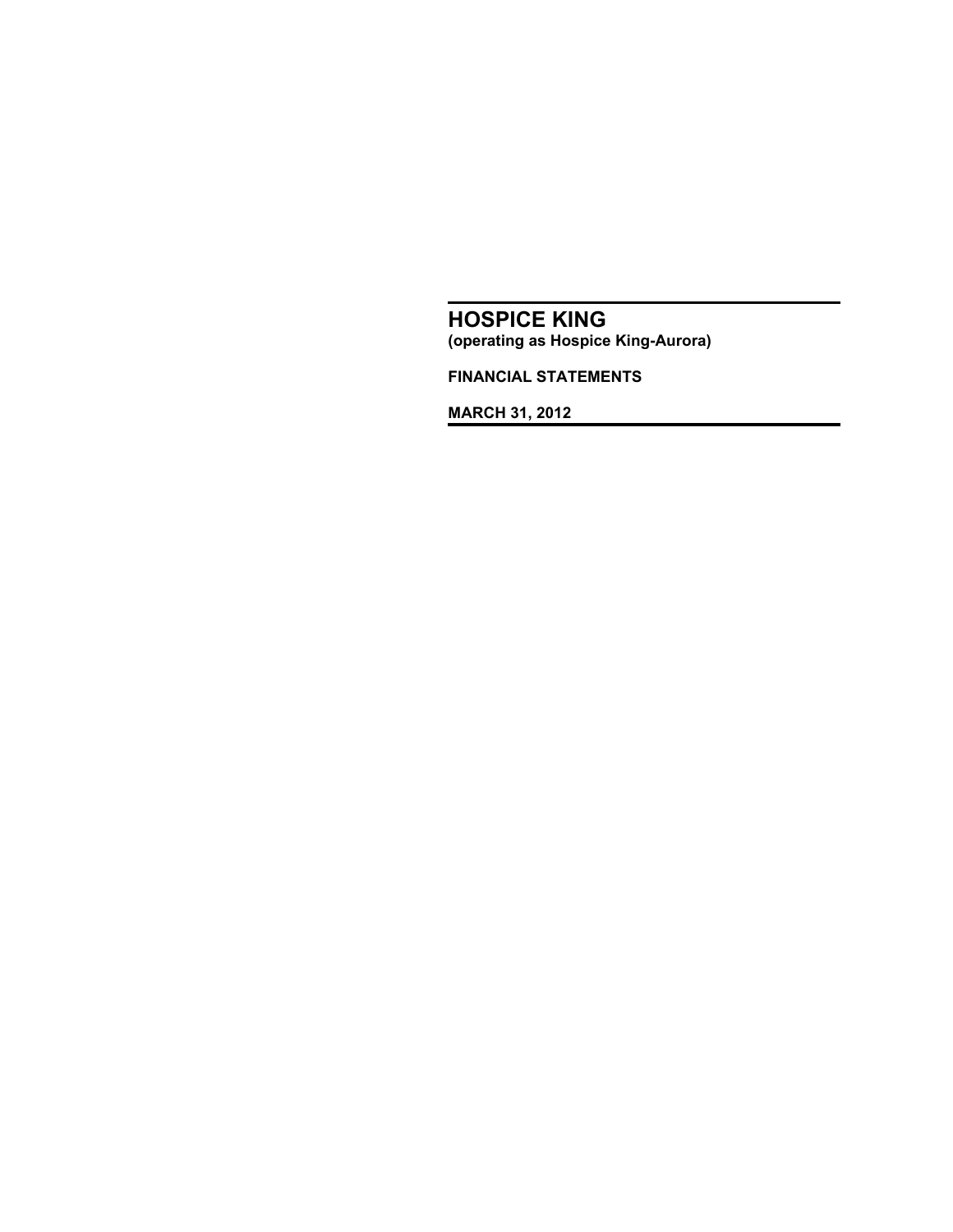## **INDEPENDENT AUDITOR'S REPORT**

To the Members, Hospice King

#### **Report on the Financial Statements**

We have audited the accompanying financial statements of Hospice King (operating as Hospice King-Aurora) which comprise the statement of financial position as at March 31, 2012 and the statements of operations and changes in net assets and cash flows for the year then ended, and a summary of significant accounting policies and other explanatory information.

#### *Management's Responsibility for the Financial Statements*

Management is responsible for the preparation and fair presentation of these financial statements in accordance with Canadian generally accepted auditing standards and for such internal control as management determines is necessary to enable the preparation of financial statements that are free from material misstatement, whether due to fraud or error.

#### *Auditor's Responsibility*

Our responsibility is to express an opinion on these financial statements based on our audits. We conducted our audits in accordance with Canadian generally accepted auditing standards. Those standards require that we comply with ethical requirements and plan and perform the audit to obtain reasonable assurance about whether the financial statements are free from material misstatement.

An audit involves performing procedures to obtain audit evidence about the amounts and disclosures in the financial statements. The procedures selected depend on the auditor's judgment, including the assessment of the risks of material misstatement of the financial statements, whether due to fraud or error. In making those risk assessments, the auditor considers internal control relevant to the entity's preparation and fair presentation of the financial statements in order to design audit procedures that are appropriate in the circumstances, but not for the purpose of expressing an opinion on the effectiveness of the entity's internal control. An audit also includes evaluating the appropriateness of accounting policies used and the reasonableness of accounting estimates made by management, as well as evaluating the overall presentation of the financial statements.

We believe that the audit evidence we have obtained in our audit is sufficient and appropriate to provide a basis for our qualified audit opinion.

#### *Basis for Qualified Opinion*

In common with many not-for-profit organizations, the organization derives revenue from donation and fundraising revenue, the completeness of which is not susceptible of satisfactory audit verification. Accordingly, verification of this revenue was limited to the amounts recorded in the records of the organization, and we were not able to determine whether any adjustments might be necessary to donation and fundraising revenue, excess of revenue over expenses for the year, assets and net assets.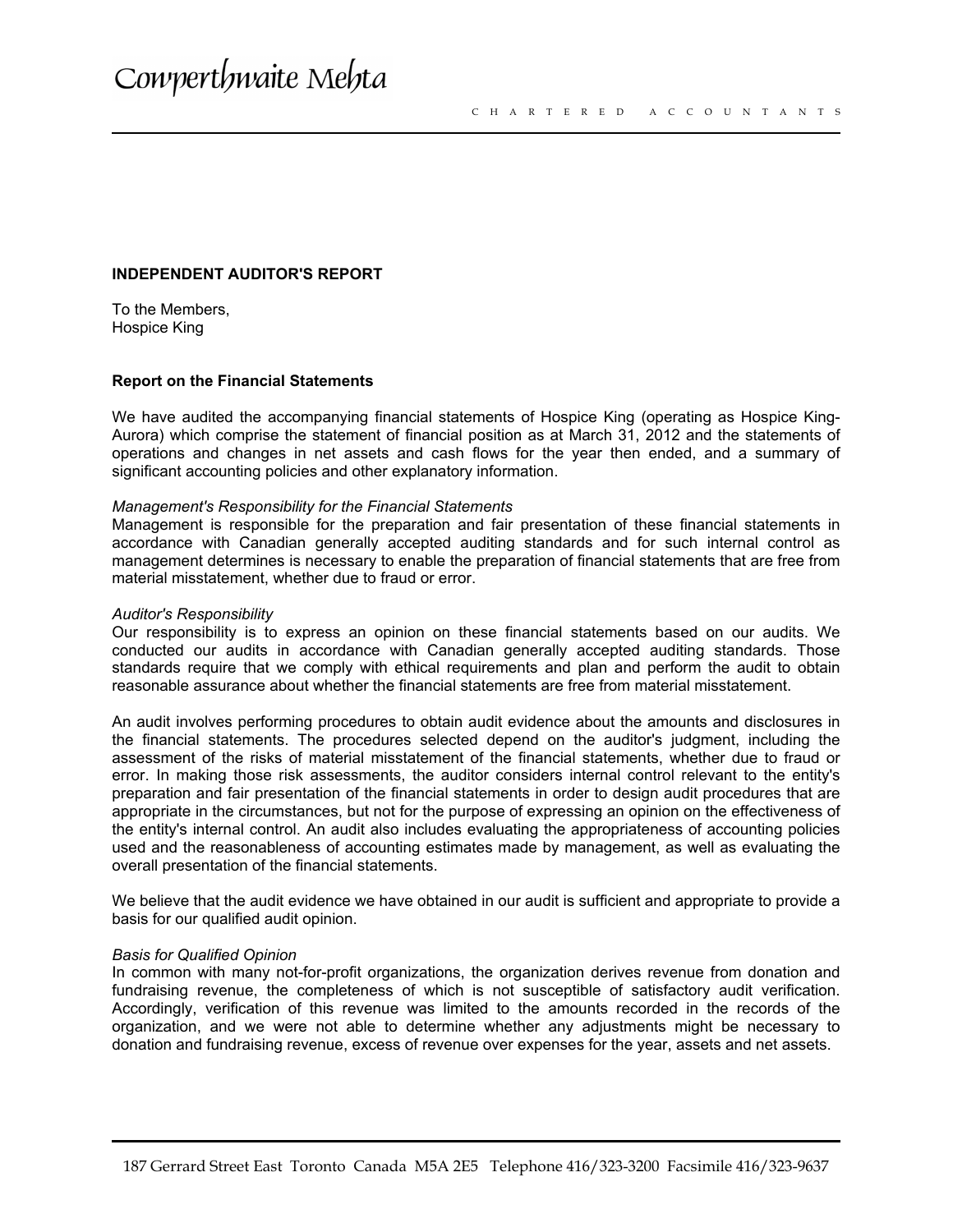#### *Qualified Opinion*

In our opinion, except for the possible effects of the matter described in the Basis for Qualified Opinion paragraph, the financial statements present fairly, in all material respects, the financial position of Hospice King as at March 31, 2012, and its financial performance and its cash flows for the year then ended in accordance with Canadian generally accepted auditing standards.

Comperthwaite Mehta

Chartered Accountants Licensed Public Accountants

July 9, 2012 Toronto, Ontario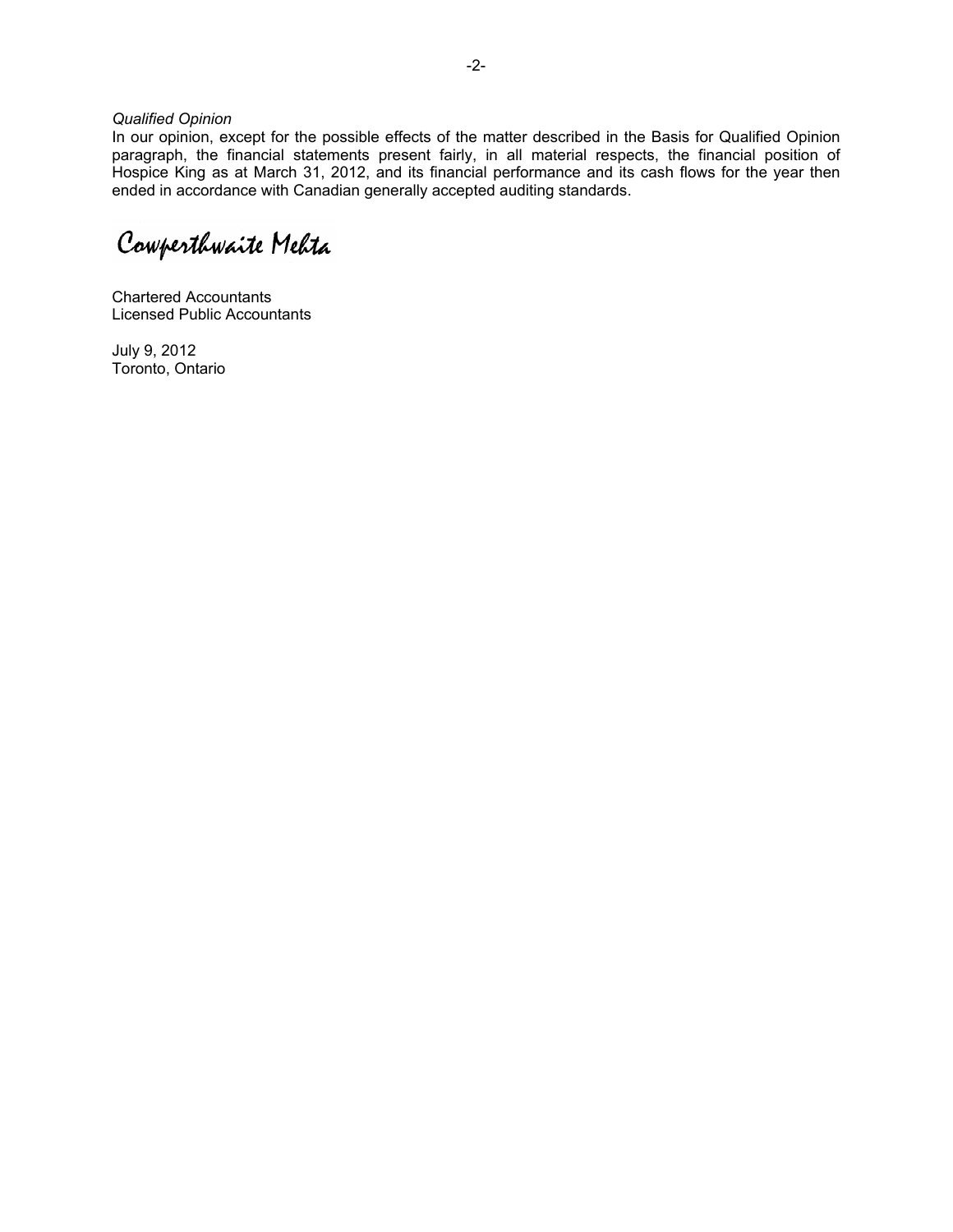# **STATEMENT OF FINANCIAL POSITION**

## **AS AT MARCH 31, 2012**

|                                                                                                                   | 2012                                        | 2011                                           |
|-------------------------------------------------------------------------------------------------------------------|---------------------------------------------|------------------------------------------------|
| <b>ASSETS</b>                                                                                                     |                                             |                                                |
| <b>Current assets</b><br>Cash (note 3)<br>Accounts receivable<br>Sales tax rebates receivable<br>Prepaid expenses | \$<br>108,562<br>13,490<br>13,238<br>10,530 | \$<br>164,511<br>4,955<br>11,678<br>3,442      |
|                                                                                                                   | 145,820                                     | <u>184,586</u>                                 |
| <b>LIABILITIES AND NET ASSETS</b>                                                                                 |                                             |                                                |
| <b>Current liabilities</b><br>Accounts payable and accrued liabilities<br>Deferred contributions (note 3 and 5)   | \$<br>19,134<br>12,433<br>31,567            | \$<br>17,167<br><u>23,351</u><br><u>40,518</u> |
| Net assets<br>Unrestricted                                                                                        | 114,253<br>145,820<br>\$                    | 144,068<br><u>184,586</u>                      |

Commitments (note 9)

Approved on behalf of the Board:

\_\_\_\_\_\_\_\_\_\_\_\_\_\_\_\_\_\_\_\_\_\_\_\_\_\_\_\_\_\_\_\_, Director

\_\_\_\_\_\_\_\_\_\_\_\_\_\_\_\_\_\_\_\_\_\_\_\_\_\_\_\_\_\_\_\_, Director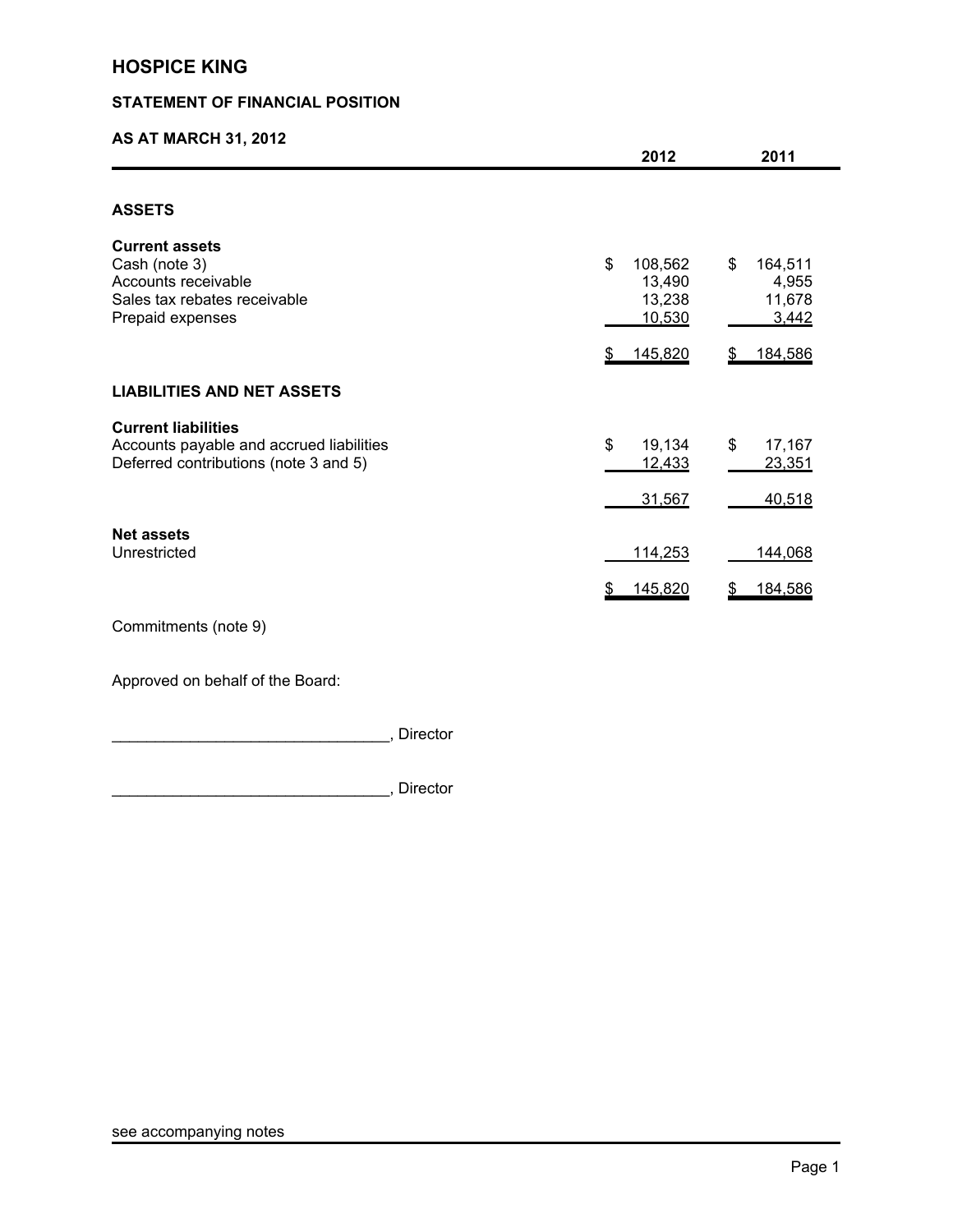# **STATEMENT OF OPERATIONS AND CHANGES IN NET ASSETS**

# **FOR THE YEAR ENDED MARCH 31, 2012**

|                                                     | 2012          | 2011             |
|-----------------------------------------------------|---------------|------------------|
|                                                     |               |                  |
| <b>REVENUE</b>                                      |               |                  |
| Grants (note 6)                                     | \$<br>114,115 | \$<br>109,335    |
| Donations and other fundraising (note 7)            | 56,926        | 72,103           |
| Bingo (note 8)                                      | 49,675        | 48,850           |
| Special events (note 8)<br>Other revenue            | 21,665        | 170,423<br>1,788 |
|                                                     |               |                  |
|                                                     | 242,381       | 402,499          |
| <b>EXPENSES</b>                                     |               |                  |
| Wages and benefits                                  | 87,891        | 151,841          |
| Program related                                     | 56,535        | 9,704            |
| Subcontractors                                      | 48,722        | 16,307           |
| Occupancy                                           | 48,317        | 38,779           |
| Administration                                      | 11,944        | 23,042           |
| Special events and other fundraising                | 6,888         | 81,221           |
| Telephone                                           | 4,915         | 4,803            |
| Insurance                                           | 2,871         | 2,541            |
| Interest and bank charges                           | 2,112         | 4,480            |
| Promotion and outreach<br>Professional dues         | 1,228         | 13,337           |
|                                                     | 773           | 998              |
|                                                     | 272,196       | 347,053          |
| <b>EXCESS (DEFICIENCY) OF REVENUE OVER EXPENSES</b> |               |                  |
| <b>FOR THE YEAR</b>                                 | (29, 815)     | 55,446           |
| Net assets, beginning of year                       | 144,068       | 88,622           |
| <b>NET ASSETS, END OF YEAR</b>                      | \$<br>114,253 | \$<br>144,068    |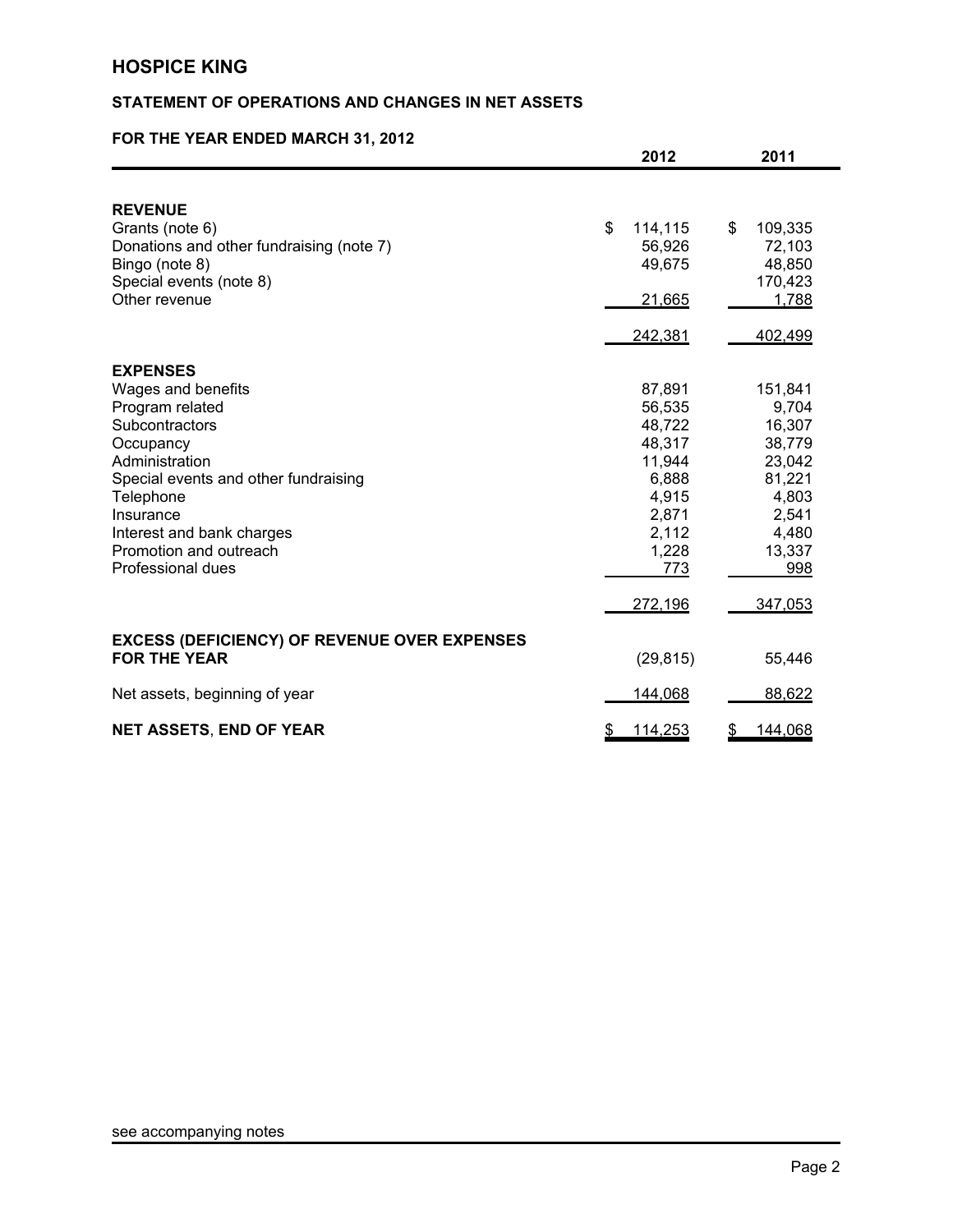# **STATEMENT OF CASH FLOWS**

# **FOR THE YEAR ENDED MARCH 31, 2012**

|                                                                                                                                                                                                                                                                                                              | 2012                                                |    | 2011                                           |
|--------------------------------------------------------------------------------------------------------------------------------------------------------------------------------------------------------------------------------------------------------------------------------------------------------------|-----------------------------------------------------|----|------------------------------------------------|
| <b>OPERATING ACTIVITIES</b>                                                                                                                                                                                                                                                                                  |                                                     |    |                                                |
| Excess (deficiency) of revenue over expenses for the year                                                                                                                                                                                                                                                    | \$<br>(29, 815)                                     | \$ | 55,446                                         |
| Change in non-cash working capital items<br>Decrease (increase) in accounts receivable<br>Decrease (increase) in sales tax rebates receivable<br>Decrease (increase) in prepaid expenses<br>Increase (decrease) in accounts payable and accrued liabilities<br>Increase (decrease) in deferred contributions | (8,535)<br>(1,560)<br>(7,088)<br>1,967<br>(10, 918) |    | 21<br>(10, 494)<br>3,199<br>(13, 582)<br>7,873 |
| NET INCREASE (DECREASE) IN CASH FOR THE YEAR                                                                                                                                                                                                                                                                 | (55, 949)                                           |    | 42,463                                         |
| Cash, beginning of year                                                                                                                                                                                                                                                                                      | 164,511                                             |    | 122,048                                        |
| <b>CASH, END OF YEAR</b>                                                                                                                                                                                                                                                                                     | \$<br>108,562                                       | S. | 164,511                                        |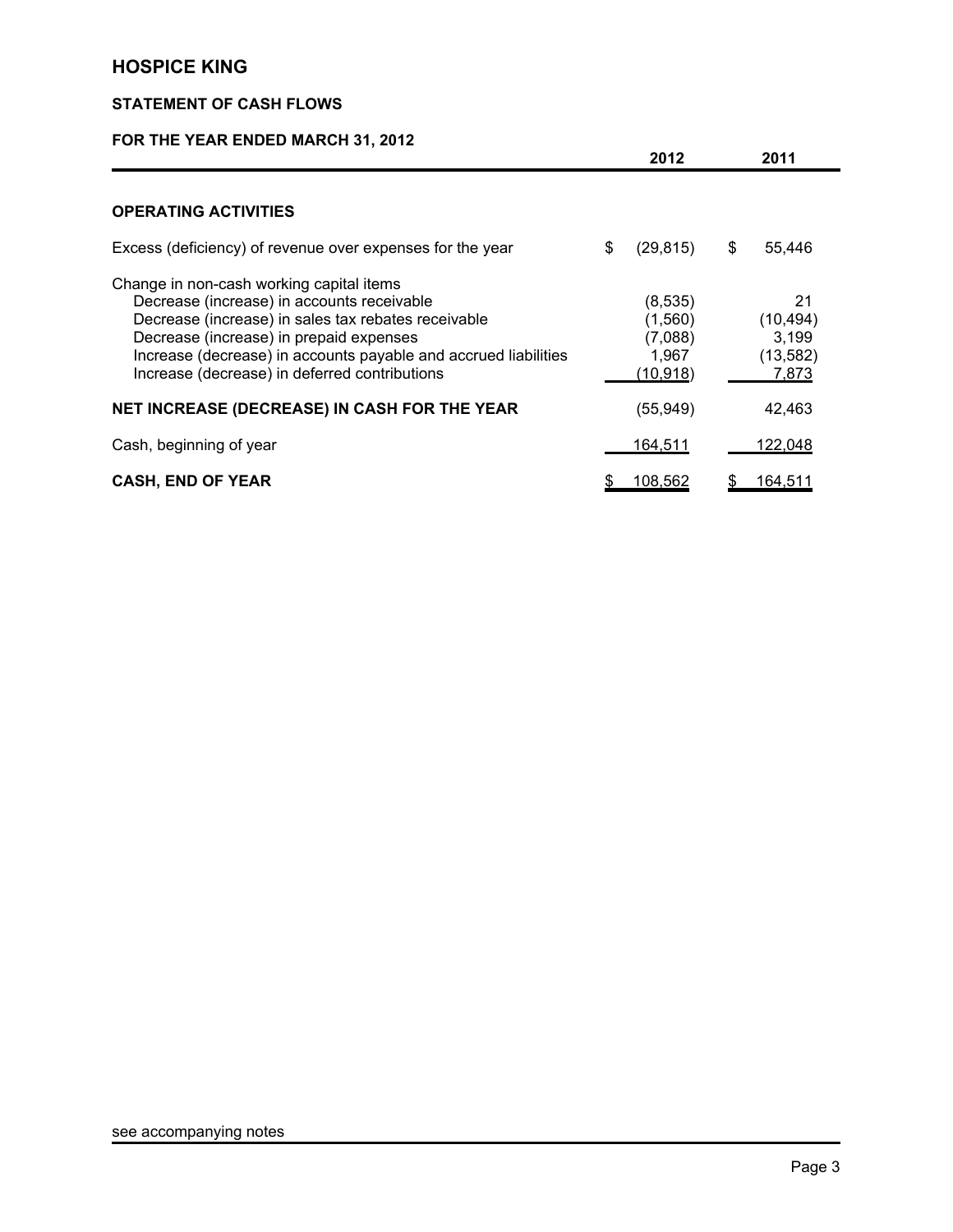#### **NOTES TO THE FINANCIAL STATEMENTS**

#### **MARCH 31, 2012**

#### **1. THE ORGANIZATION**

Hospice King (operating as Hospice King-Aurora) was incorporated on May 20, 1983 without share capital under the laws of Ontario. Hospice King (the "organization") is exempt from income tax in Canada as a registered charitable organization under the Income Tax Act (Canada).

It is a volunteer based organization that provides specialized support to those living with life threatening illness, the people who care for them and those who are bereaved. The organization serves the municipalities of Aurora and King City.

#### **2. SUMMARY OF SIGNIFICANT ACCOUNTING POLICIES**

These financial statements have been prepared by management in accordance with Canadian generally accepted auditing standards on a basis consistent with prior years. The significant policies are detailed as follows:

#### **Property and equipment**

Property and equipment is expensed to operations in the period of purchase. During the year, capital expenditures totalled \$nil (2011 - \$1,199) for furniture, equipment and computer hardware and software.

#### **Revenue recognition**

The organization follows the deferral method of revenue recognition. Its principal sources of revenue and recognition of these revenues for financial statement purposes are as follows:

- i) Restricted grants and donations for specified purposes or programs are recorded as deferred contributions until the provisions of the grants or donations are satisfied, at which time they are recognized as revenue.
- ii) Unrestricted revenue, consisting of fundraising and donations, is recorded when funds are received.
- iii) Donated materials and services which are normally purchased by the organization are not recorded in the accounts.
- iv) Investment income is recognized as earned.

#### **Measurement uncertainty**

The preparation of these financial statements in conformity with Canadian generally accepted auditing standards requires management to make estimates and assumptions that affect the reported amount of assets and liabilities and disclosure of contingent liabilities at the date of the financial statements and the reported amounts of revenue and expenses during the report period.

Accounts payable and accrued liabilities represent management's best estimate of the amount to be paid. The amount of exposure at year end was not determinable.

#### **Contributed services**

Being a volunteer based organization, volunteers assist in delivery of its programs and administrative functions. Because of the difficulty of determining the fair value of these services, they are not recognized in the financial statements.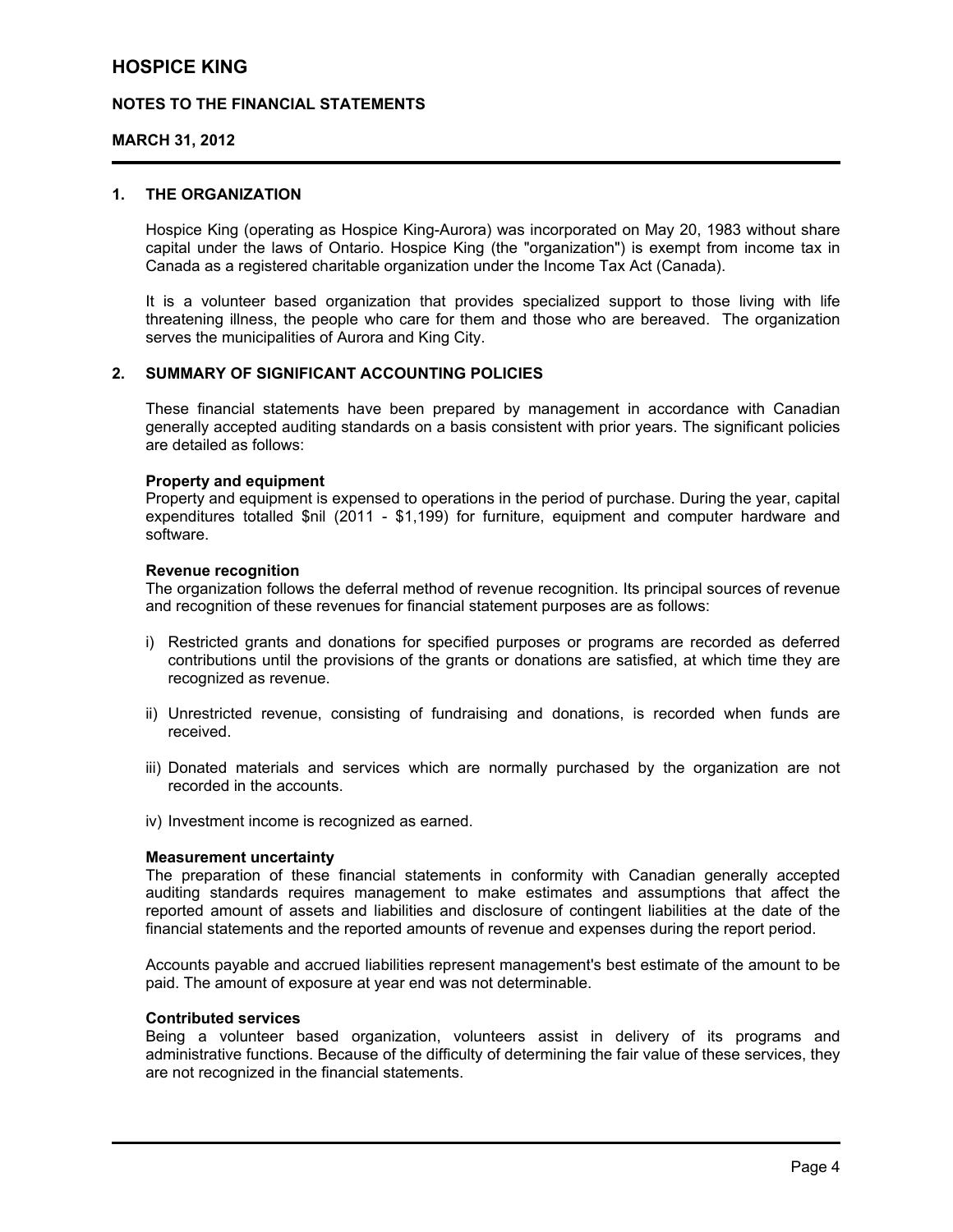### **NOTES TO THE FINANCIAL STATEMENTS**

## **MARCH 31, 2012**

### **3**. **CASH**

A portion of cash is restricted due to external restrictions imposed by funding agencies.

|                    | 2012         | 2011          |
|--------------------|--------------|---------------|
| Cash restricted    |              |               |
| - Charity Bingo    | 21.241<br>S. | 57.210<br>S.  |
| - Deferred revenue | 12.433       | 23,351        |
| Unrestricted cash  | 74,888       | <u>83,950</u> |
| Total cash         | \$108.562    | 164.511       |

Charity Bingo - restrictions require cash to be used for direct programming and educational expenses. The restriction has been recently amended to include a portion of the wage expense of the programming staff. These programs include Adult Bereavement, Caregiver Support, Child and Youth Bereavement, Complementary Therapies, Compassion, Library resources, Promotion and Community Education and Volunteer Education. These funds are regulated by the Ontario Lottery and Gaming and Commission and are subject to regular review and approval.

Deferred contributions - restrictions require cash to be used for the purposes specified by the contributor that are unspent at the end of the fiscal year.

#### **4. RISK MANAGEMENT**

The organization's objectives with respect to managing its capital is to preserve net assets and deliver services to the community at no less than a breakeven basis over two years. This reflects the bi-annual nature of the organization's major fundraiser "Jitterbug Ball", which is intended to carry the organization through the non-Jitterbug Ball year. As at March 31, 2012, the organization had met its objective of having sufficient liquid resources to meet its current obligations.

It is management's opinion that the organization is not exposed to significant interest, currency or credit risks.

## **5. DEFERRED CONTRIBUTIONS**

Deferred contributions are restricted for music and children's programs, volunteer training, workshops and reference materials. Deferred contributions are from the following groups of contributors:

|                                                                                     | 2012               |     | 2011                       |
|-------------------------------------------------------------------------------------|--------------------|-----|----------------------------|
| Private foundations<br>Corporations and other<br><b>Ontario Trillium Foundation</b> | \$ 11.249<br>1.184 |     | \$11,213<br>7,354<br>4.784 |
| Deferred contributions, end of year                                                 | 12,433             | SS. | <u>23,351</u>              |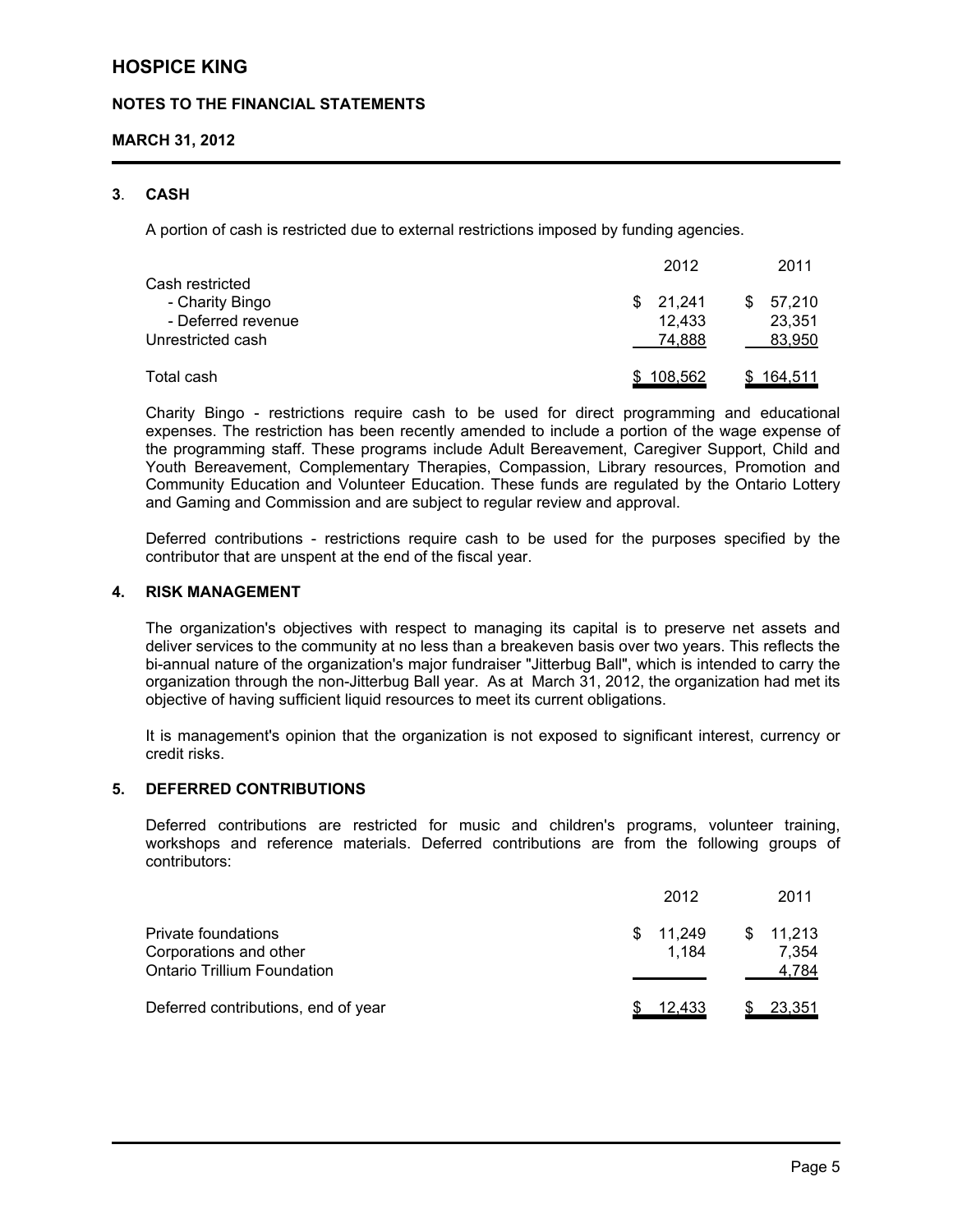## **NOTES TO THE FINANCIAL STATEMENTS**

## **MARCH 31, 2012**

**6. GRANTS**

#### **5. DEFERRED CONTRIBUTIONS (continued)**

Activity recorded during the year in deferred contributions is set out below:

|                                                                                                                                                                        | 2012                                              | 2011                                      |
|------------------------------------------------------------------------------------------------------------------------------------------------------------------------|---------------------------------------------------|-------------------------------------------|
| Deferred contributions, beginning of year<br>Add cash received from restricted contributions in year<br>Less funding recognized in year (note 6)                       | \$<br>23,351<br>103,197<br>(114, 115)             | \$<br>15,478<br>117,208<br>(109, 335)     |
| Deferred contributions, end of year                                                                                                                                    | <u>12,433</u><br>S                                | <u>23,351</u><br>S                        |
| <b>GRANTS</b>                                                                                                                                                          |                                                   |                                           |
| Grants recognized in the year were as follows:                                                                                                                         | 2012                                              | 2011                                      |
| Ministry of Health -funded through PalCare Network<br>- operating<br>- one-time funding<br><b>Ontario Trillium Foundation</b><br>Government of Canada - HRSDC<br>Other | \$<br>68,031<br>31,210<br>4,784<br>3,749<br>6,341 | \$<br>67,026<br>27,000<br>5,129<br>10,180 |
|                                                                                                                                                                        | \$114,115                                         | 109,335<br>S.                             |

In 2012, the organization entered into a partnership agreement with PalCare Network for one-time funding to develop and implement protocols and training for volunteers to assist them in completing patient assessments and identify factors to improve care within the Central LHIN boundaries.

The Trillium project and final evaluation was completed in 2012. The grant funds were used to increase community awareness in the local community.

## **7. DONATIONS AND OTHER FUNDRAISING**

Donations and other fundraising revenue is from the following sources:

|                                | 2012         |   | 2011          |
|--------------------------------|--------------|---|---------------|
| Donations                      |              |   |               |
| Foundations                    | \$<br>15,000 | S |               |
| Individuals                    | 18,184       |   | 39,936        |
| Other                          | 7.075        |   | 21,890        |
| Third party fundraising events | 16,667       |   | 10,277        |
|                                | 56,926       |   | <u>72,103</u> |